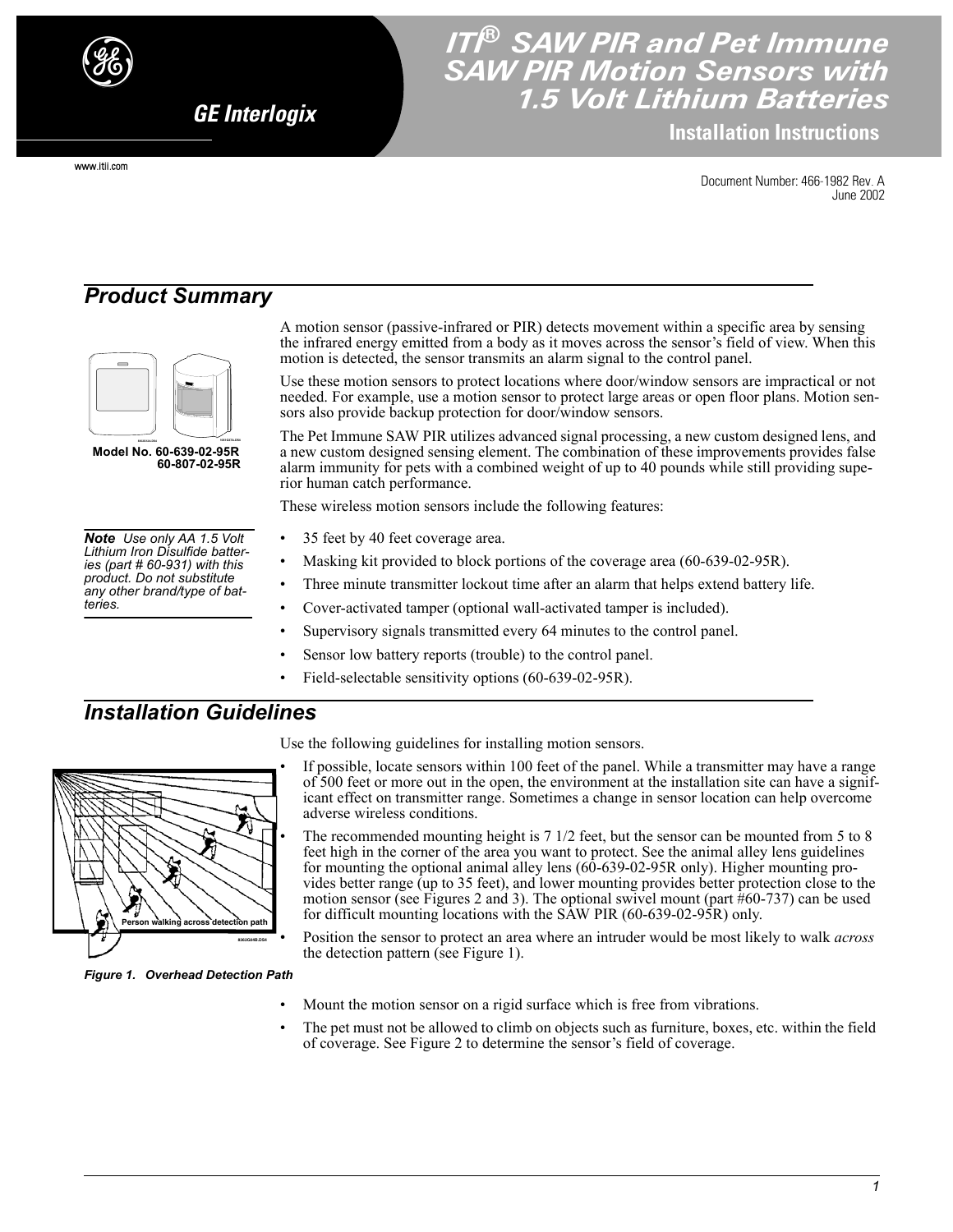- Do not aim the sensor at windows, fireplaces, air conditioners, area heaters, forced air heating vents, or place it in direct sunlight. Sudden changes in temperature may trigger a false alarm from these devices.
- Do not mount the sensor near duct work or other large metallic surfaces which may affect the RF signals (see RF Testing). Actual acceptable transmitter range should be verified for each installation.
- Mount the sensor permanently on a flat wall or in a corner. Do not set it on a shelf.
- Windows should be closed in any area which has an armed motion sensor.
- A pet will trigger a (60-639-02- 95R) motion sensor. See animal alley lens guidelines to use a motion sensor when pets are present, or use the Pet Immune PIR (60-807-02-95R).



*Figure 2. The top and side view of the lens coverage area for the motion sensor's standard and animal alley lens.*

- Mount the motion sensor on an insulated, outside wall facing in.
- The sensor (60-807-01-95R) must be incline-mounted on a wall surface or incline mounted in a corner at a mounting height of 7.5 feet. (see Figure 5).
- The sensitivity switch must be set to Standard (60-807-01-95R).
- Room temperature must be kept between 60° and 120° F.
- Position the sensor so it faces a solid reference point, like a wall.

**Side Views (60-639-02-95R Motion Sensor Standard Lens)**







*Figure 4. Shows the side view of the motion sensor's animal alley lens when the flush-mount position is used.*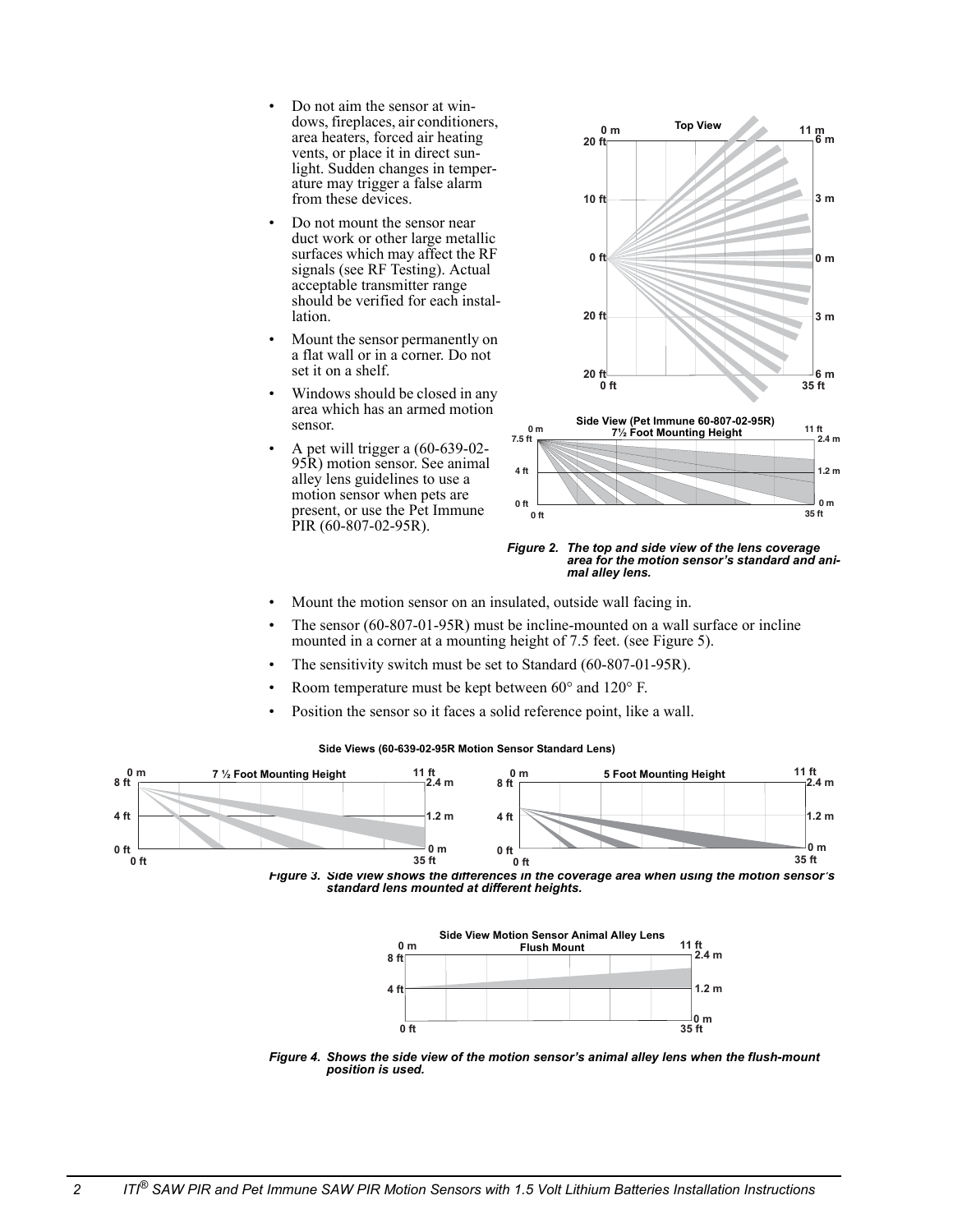#### *Mounting*

The sensor can be flush-mounted, incline-mounted, or corner-mounted depending on the lens used (see Figure 5). Also, the optional swivel mount (ITI #60-737) can be used for difficult mounting locations for the SAW PIR (60-639-02-95R).

#### ¾ **To mount the sensor:**

- Remove the mounting plate by depressing the button on the top of the sensor body. With the opposite hand pull the mounting plate away from the body of the sensor.
- 2. Punch out the mounting holes that best fit your application. See Figure 5 for wall mount options. See also Figure 6 to determine which knockouts to use when mounting the motion sensor. Use the lower-side holes for corner mounting, or the lower-back holes for surface mounting with the standard lens.
- 3. For applications with pets, use the upper mounting holes and the optional animal alley lens, or the lower holes for the Pet Immune PIR.
- 4. If you desire wall-tamper functionality, remove the wall-tamper knockout (see Figure 6).



*Figure 5. Wall Mount Options: Use the inclined position for surface or corner mounting with the standard lens. Use the flush position for surface or corner mounting with the animal alley lens. The optional swivel mount installation is also shown.*

- 5. Mark the location of the required holes on the mounting surface.
- 6. Use wall anchors and screws to secure into place. Attach the sensor to the mounting plate.
- 7. When testing is completed the PIR can be securely attached to its mounting plate by screwing the smallest enclosed screw into the hole at the top of the mounting plate.

*Figure 6. PIR Mounting Plate Knockouts*

**Wall Tamper Knockout**

#### *Lens Replacement*

- 1. To change the lens, first remove the sensor from its mounting plate by depressing the button on the top of the sensor.
- 2. Remove the cover by depressing the two tabs on the top and the one tab on the bottom of the sensor body and sliding the cover off (see Figure 7).
- 3. Remove the installed lens by gently placing pressure on the lens from the outside of the lens.
- 4. Replace with the appropriate lens by aligning its notches with the appropriate tabs in the cover.
- 5. Install the new lens with the smooth side facing out and the grooved side facing in.
- 6. Replace the cover and then replace the sensor in its mounting plate.

#### *Animal Alley Lens Guidelines*

The optional animal alley lens (part #60-709) can be used with the SAW PIR (60-639-02- 95R). It provides protection in installations where pets move about freely. See figures 2 and 4 for coverage.

- Allowed mounting height is between 3 and 5 feet.
- Be sure to use the flush-mount position or the corner mount position with the back of the PIR parallel to the walls. Do not use the inclined mount position since this would tilt the PIR's field of view downward.
- Position the sensor to have a clear line of sight across the protected room.



**Use With the SAW or the Pet Immune PIR**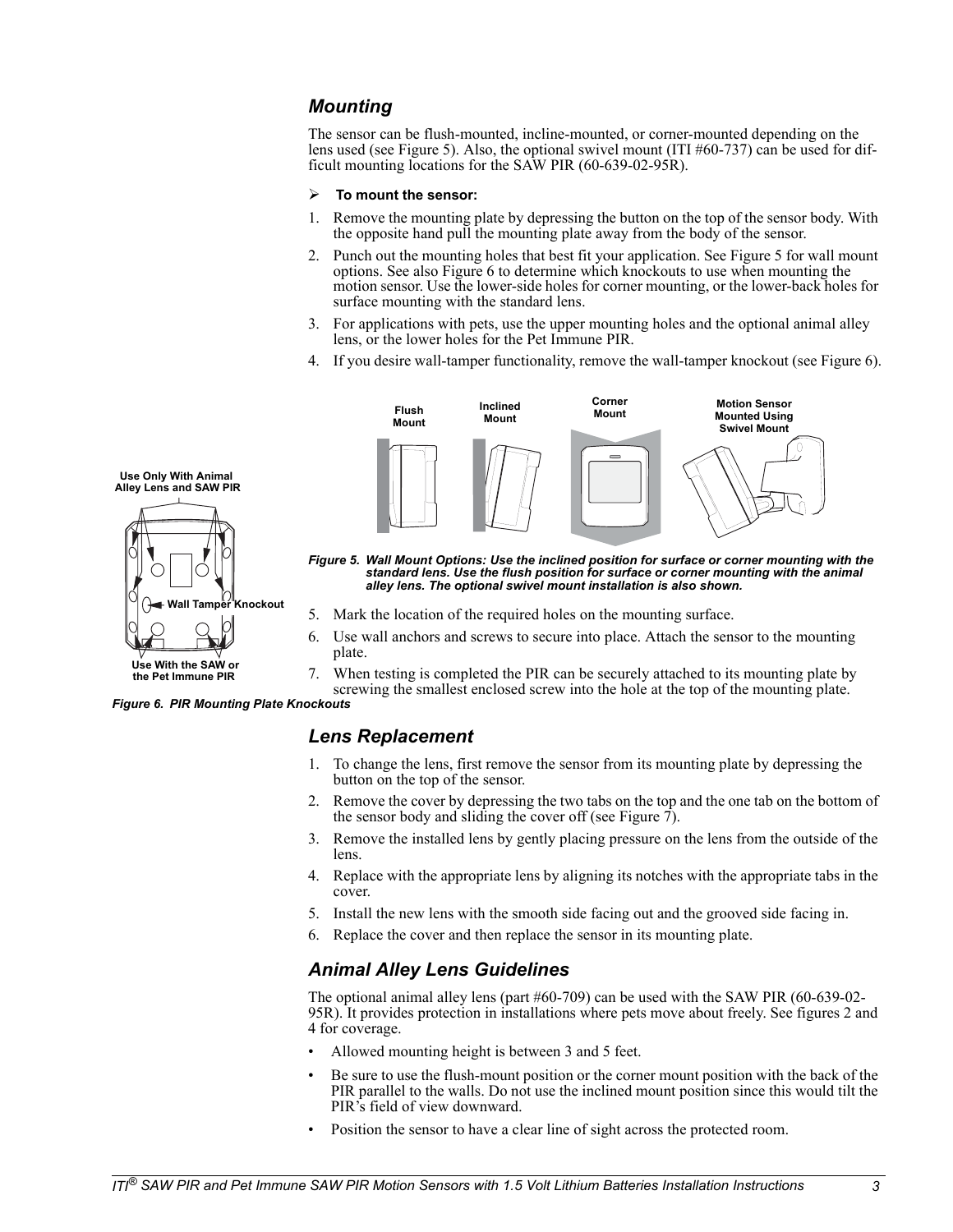- For best results, install the sensor higher than the highest point that the pet might reach in the detection area.
- If the detection area contains furniture or other objects upon which the pet could climb or jump, either remove these objects, mount the PIR a safe distance above these objects, or mask these areas.

#### *Setting the Sensitivity*

The PIR is set to standard sensitivity at the factory. This sensitivity is preferred for most applications and provides the best immunity to false alarms.

For pet applications, the PIR must be set to standard sensitivity.



*Figure 7. Sensitivity Pins Locations*

- *High sensitivity should only be used in extremely quiet environments where thermal transients are not expected. Caution* **!**
- 1. Locate the sensitivity pins by first removing the mounting plate and the sensor cover as described in steps 1 and 2 of Lens Replacement process.
- 2. Locate the sensitivity pins under the battery on the right side of the PIR when looking at the front of the PIR.
- 3. To change to high sensitivity move the shorting jumper to the pair of pins that are closer to the top of the PIR (see Figure 7).
- 4. Walk test the PIR to verify the sensitivity.

# *Testing*



# *Walk Testing*

Walk testing should be done to determine the sensor's actual coverage area. The edge of the coverage pattern is determined by the first flash of the LED. This may change slightly depending upon the sensitivity setting. Walk test the unit from both directions to determine the pattern boundaries.

- 1. Remove the sensor body from the mounted mounting plate, activate the tamper switch, and then remount the body to activate the 60 second walk test mode.
- 2. Walk across the coverage pattern to determine the coverage area, indicated by LED activation. Each activation extends the walk test mode for an additional 60 seconds.

After 60 seconds without motion the walk test mode and the LED will no longer activate when motion is detected.

**Note** When the walk test mode has ended, an alarm can be transmitted only after 3 minutes have passed since the previous alarm. This 3 minute lockout time reduces unnecessary RF transmissions in high traffic areas thereby extending battery life.

# *Environment Testing*

Turn on all heating or air conditioning sources which would normally be active during the protection period. Stand away from the sensor and outside the coverage pattern and watch for alarms. When testing the Pet Immune PIR also verify the pet(s) allowed in the coverage pattern do not trip the PIR.

*Note If the shorting jumper is not used or is placed incorrectly, the sensor defaults to standard sensitivity.*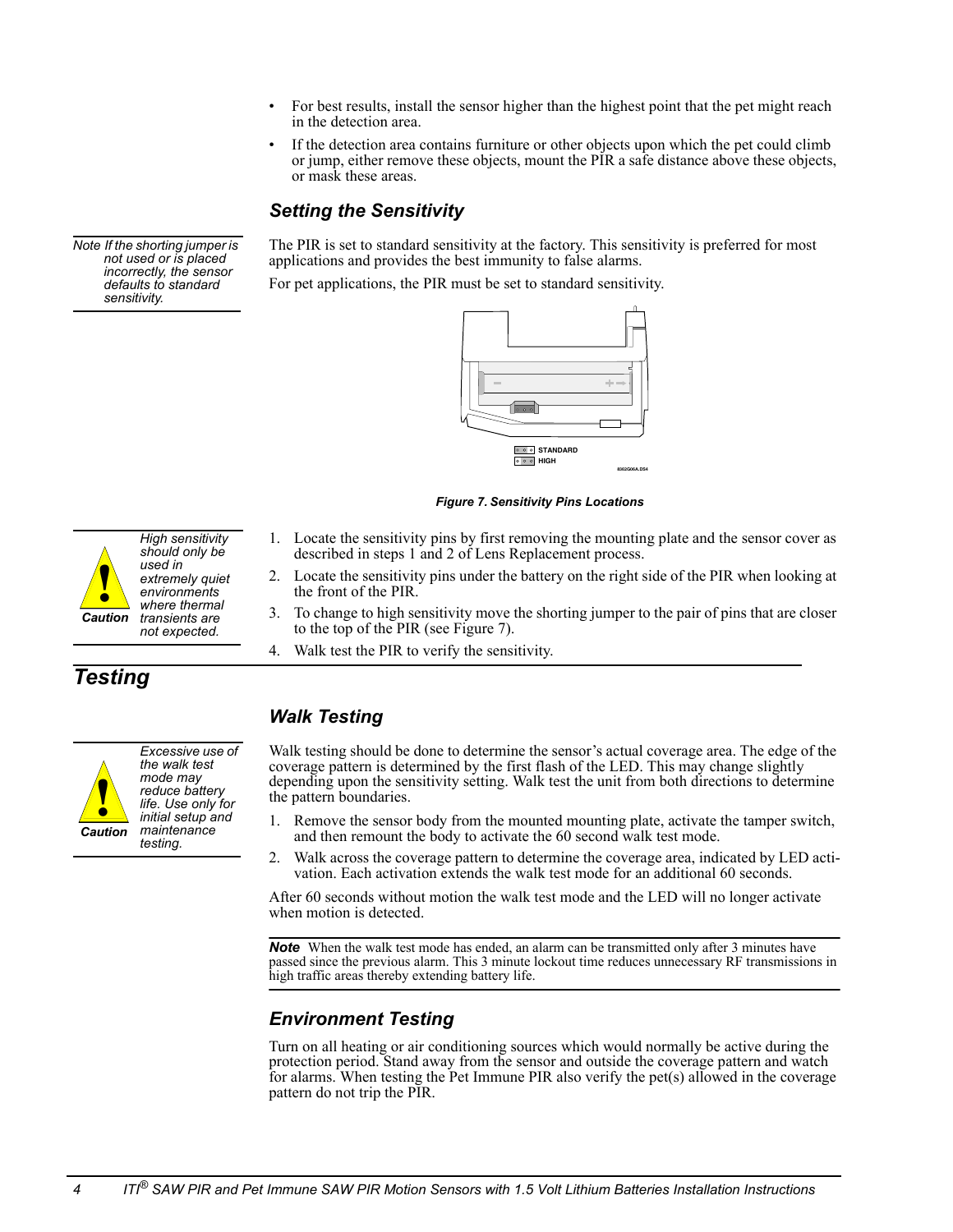| <b>Coverage Masking</b> |                                                                                                                                                                                                                                       |  |
|-------------------------|---------------------------------------------------------------------------------------------------------------------------------------------------------------------------------------------------------------------------------------|--|
|                         | After walk testing and environment testing are completed, masking labels can be applied to<br>the sensor's lens to block detection of problem areas. The masking labels provided are cut to<br>match the corresponding lens segments. |  |
|                         | 1. Determine which detection zone/lens segment needs a masking label.                                                                                                                                                                 |  |
|                         | 2. Peel the desired mask label from its backing and apply to the inside of the lens segment<br>to be blocked.                                                                                                                         |  |
| <b>Programming</b>      |                                                                                                                                                                                                                                       |  |
|                         | Refer to the panel installation instructions for information on programming the sensor into<br>the panel.                                                                                                                             |  |
|                         | ⋗<br>To trip the sensor:                                                                                                                                                                                                              |  |
|                         | Remove the PIR from its mounting plate activating the tamper switch.                                                                                                                                                                  |  |
|                         | Exit the panel's programming mode.<br>2.                                                                                                                                                                                              |  |
|                         | Return the PIR to its mounting plate.<br>$3_{-}$                                                                                                                                                                                      |  |
| <b>Final Testing</b>    |                                                                                                                                                                                                                                       |  |
|                         | Final testing should be done to verify radio signal integrity and confirm control panel pro-<br>gramming and response. The actual transmitter range can be determined by performing a<br>sensor test as follows:                      |  |
|                         | 1. After the sensor has been mounted, remove it from its mounting plate and activate the<br>tamper switch to start the walk test mode.                                                                                                |  |
|                         | 2. Replace the sensor in its mounting plate.                                                                                                                                                                                          |  |
|                         | Place the control panel in test mode. Move across the detection pattern until the sensor's<br>3.<br>LED turns on. STOP your motion.                                                                                                   |  |
|                         | 4. Listen for the appropriate system response. If the system does not respond, proceed to<br>the "Troubleshooting" section.                                                                                                           |  |
| <b>Maintenance</b>      |                                                                                                                                                                                                                                       |  |

At least once a year, the range and coverage should be verified for proper operation. The end user should be instructed to put the sensor in walk test mode and walk through the far end of the coverage pattern to verify proper detection.

### *Replacing Batteries*

Only 1.5V AA Lithium Iron Disulfide batteries (#60-931) can be used with this product. When battery replacement is necessary, observe proper polarity (as shown in the battery compartment) when installing the new battery. The sensor may be damaged if installed incorrectly. Be sure to note that as you look at the battery compartment, on the left side the positive battery end is down and on the right side the positive end is up. When the battery is replaced, wait at least 3 minutes after installing the battery before activating the walk test mode. Always replace both batteries. See Figure 8 for battery locations.



*Figure 8. PIR Components, Battery Locations, & Tamper Switch*